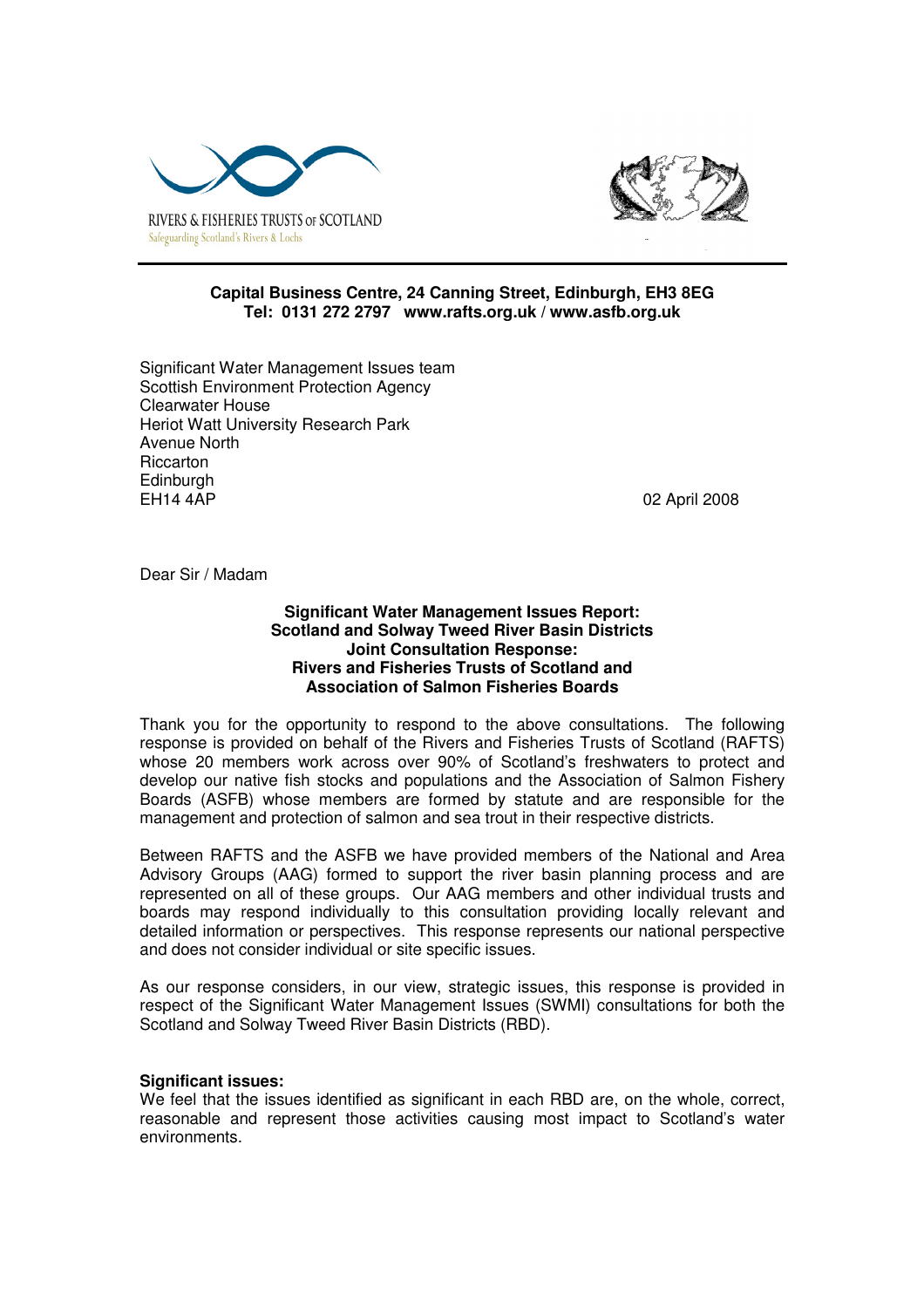However, the information available and used to assess and identify the significant issues is not always comprehensive. We recognise that this is the case and we and our members would be pleased to provide information to refine these assessments as the river basin planning process proceeds. We have previously provided data to SEPA on a contract basis and would be happy to consider similar arrangements in the future as well as providing input to the ongoing assessments through the advisory group process.

One issue that has been raised to us is the extent to which riparian woodland and vegetation has been included in the risk assessments identifying 1a water bodies. Our understanding is that riparian woodland and vegetation quality has not been included in these assessments. Although we can understand why this is the case we are keen to see the river basin planning process and WFD implementation in Scotland deliver a range of benefits for Scotland's environment. Recognition of the importance of healthy riparian zones and riparian woodland would give further impetus to schemes of woodland restoration across Scotland which have benefits to both terrestrial and aquatic biodiversity. For example in many areas of the north of Scotland overgrazing by sheep and deer has resulted in riparian zones without woodland or full riparian vegetation communities. We believe that restoration of these habitats should be encouraged by WFD implementation.

#### **What can we do to help?**

Our members are providing information to the river basin planning process on an ongoing basis. However, it is important that clarity is provided throughout River Basin Management Plan (RBMP) production as to the desired contents of the draft and first plans. Currently attempts to gather measures are often limited by the outlook of advisory group members to the process and the messages provided from SEPA.

We feel that the draft RBMP should, as well as setting out the wide range of nodeterioration measures in place in Scotland, reflect both the measures already in place to deal with 1a waterbodies and those that should or could be put in place were sufficient resources to be made available to do this. If this expectation was made clear then we feel that the process of gathering measures from AAG members may be more creative and productive. The presence of proposed measures which are not yet funded in the Draft RBMP would, in our view be beneficial to those seeking funding and other resources to make these measures reality. The priority this would provide to grant applications and partners would, undoubtedly, help to make a number of these proposed measures take place.

RAFTS and the ASFB have contributed to the National Advisory Group exercise confirming the range and nature of measures we are able to provide to the first RBMP. Our members are involved in each of the AAGs to present a more local representation of measures available to them and, therefore, to the RBMP.

# **Presentation of measures:**

We are pleased to see and support the efforts made to make these documents forward looking in terms of what is needed to be put in place to bring about environmental protection and improvement. We feel it is helpful to those involved inside and outside of the process to better understand the breadth and range of measures already in place and needed for the future.

#### **Regulatory measures:**

We note and agree that the ongoing application of regulatory measures will make a hugely important contribution towards the improvements delivered by the first RBMPs and that for the Controlled Activity Regulations (CAR) these will be delivered through a due regulatory process involving SEPA and regulated sectors and operators.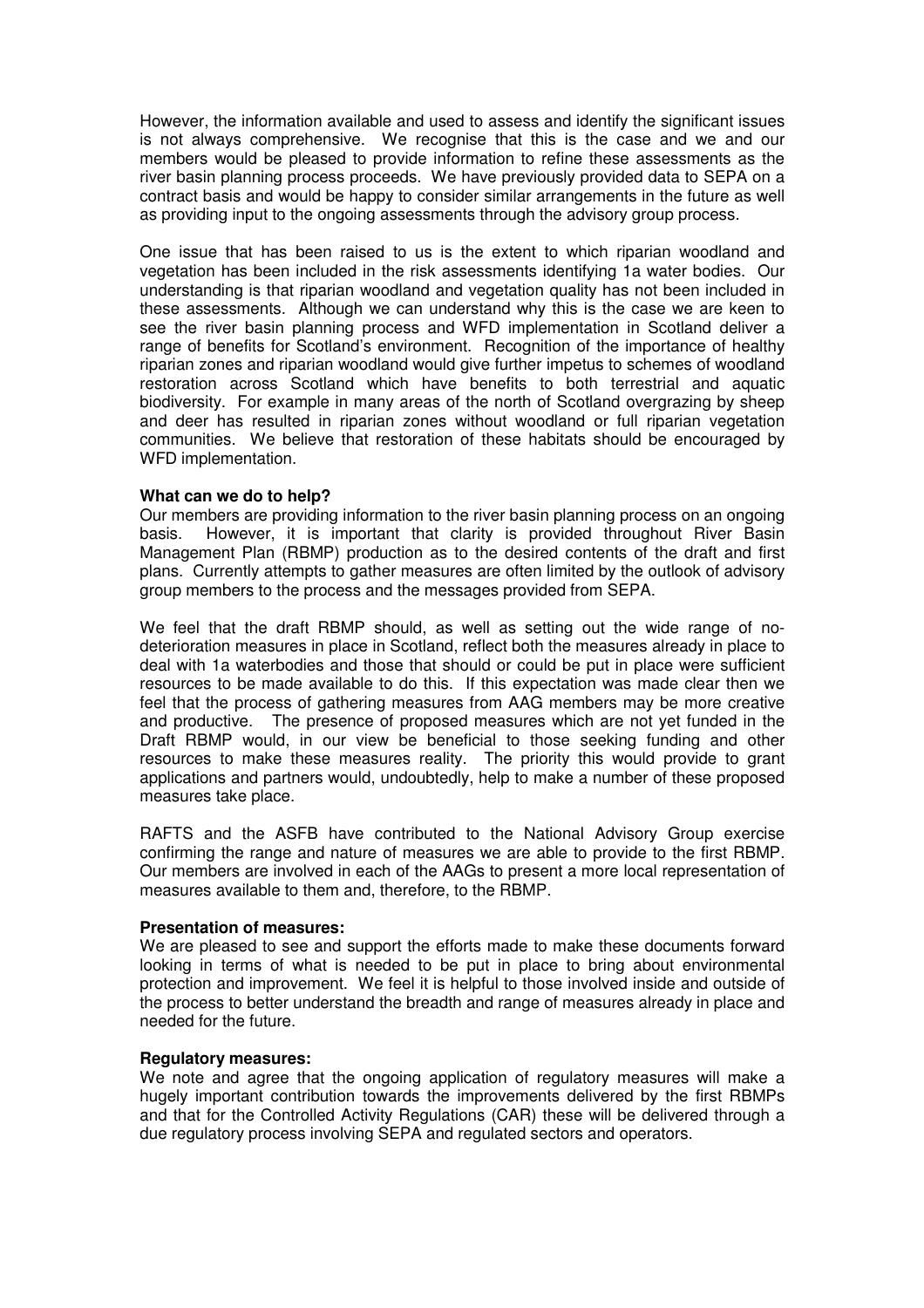However, we feel there is an increasingly important and urgent need for SEPA to provide clarification as to how the CAR licence review process is to proceed. In particular, and given the huge number of activities transferred into CAR for existing activities, how does SEPA propose to prioritise this exercise and activities, what is the timetable for this review and can the opportunities for third party representations be clarified? We recognise that the advisory groups will not in themselves be involved in the review of individual licences we feel that the advisory groups and their members may be able ot assist in confirming priority areas for consideration by SEPA.

Further, as large numbers of existing activities were transferred to CAR initially, many previously not having been regulated, it is important that confidence is provided to stakeholders that a number of activities considered to be damaging to the environment are to be the subject of licence review and that operators of most significance will be subject to the first phase of CAR licence reviews.

# **Regulatory principles:**

We are pleased to see stated, and wholeheartedly support, the key message that in licensing activies previously outwith SEPA's regulatory control that the activities of the operator may be required to change and be reduced. E.g. p19 in Scotland RBD document in terms of affecting hydro power generation through moves towards modern best practice.

This principle is of fundamental importance to sectors such as ours. The presence of activities damaging to the environment, and now within CAR regulatory systems, must be considered with the perspective and outlook that change required to comply with new standards and best practice may necessitate change and potential reduction in operational production. This is a key principle of both the WFD and of fair and reasonable regulation and is essential for SEPA to continue to carry the confidence of the public.

# **Alien species:**

We are pleased to see alien species assessments and measures included in the assessments for each RBD.

However, it is a cause of ongoing concern that there remains no clear lead authority dealing with these species when they are detected, no clear set of "rapid response" measures that can be put in place in response to new populations of alien species when detected and no comprehensive means of reporting the detection of these species to relevant bodies that will ensure the deployment of appropriate and prompt action.

Clearly there are challenges faced in dealing with these species when established and there are likely to be instances when removal of such populations is not possible. In these cases this should be stated clearly. The fact that this is likely to be the case when populations become established makes it all the more necessary that steps are taken to put in place a comprehensive protocol for reporting these species and that, when reported, it is clear what action will be taken and by whom.

To try and support this need RAFTS has currently secured some £120 000 of funding to develop a rapid response protocol using its network of members and staff who work in the field on a frequent and comprehensive basis across Scotland. This protocol would be supported by a developing biosecurity planning system. Support from Scotland's public bodies would be particularly valuable in making this scheme a reality but is not yet in place from those we see as having a central interest in this work.

We also feel that we need to be mindful that the Wildlife and Countryside Act 1981 may not provide the level of protection desirable in Scotland in preventing the spread and